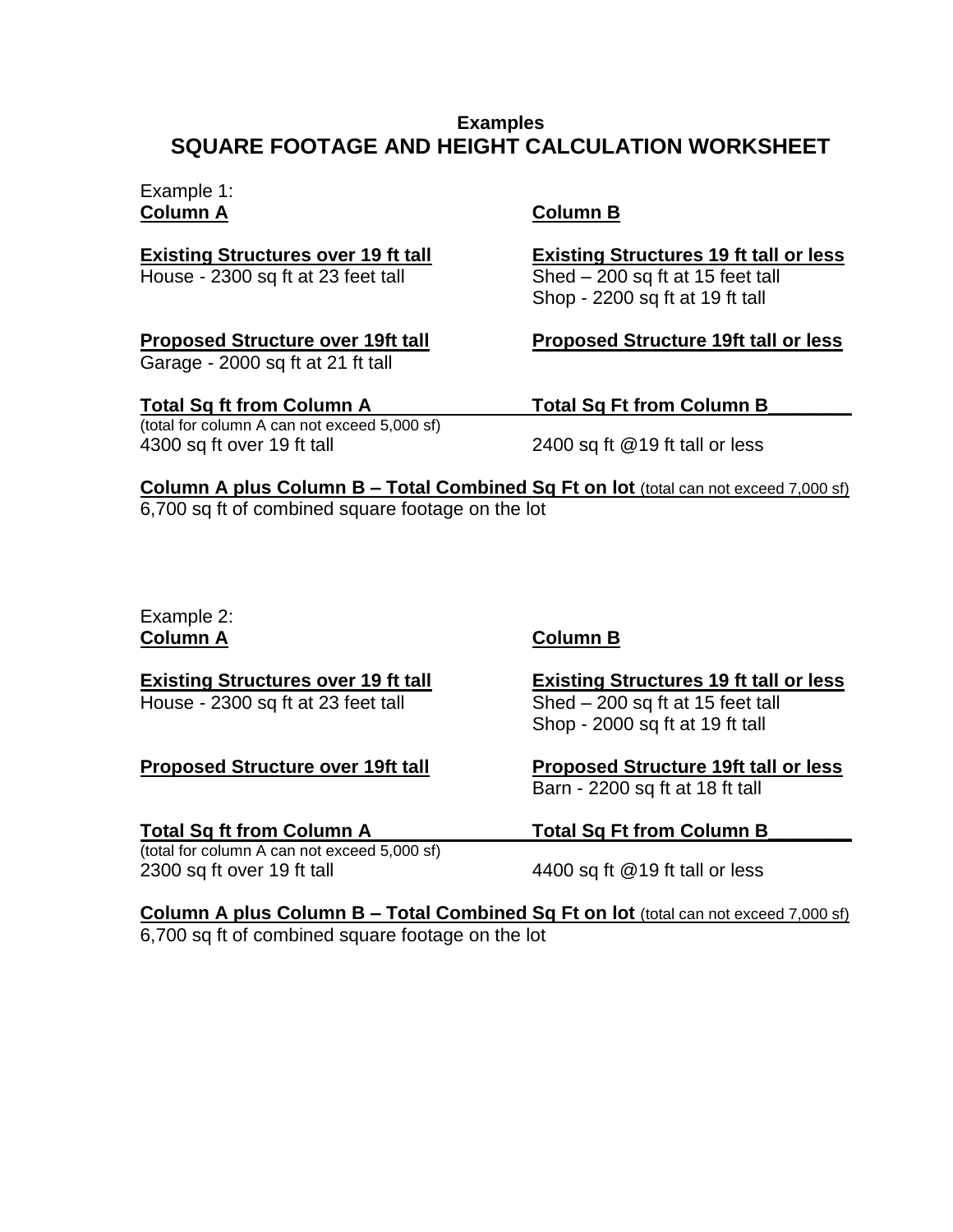Example 3: **Column A Column B**

House - 2300 sq ft at 23 feet tall Shed – 200 sq ft at 15 feet tall

## **Existing Structures over 19 ft tall Existing Structures 19 ft tall or less**

Studio – 300 sq ft at 18 ft tall Shop - 1500 sq ft at 19 ft tall

## **Proposed Structure over 19ft tall Proposed Structure 19ft tall or less**

2400 sq ft addition at 15 ft\* Addition is to house listed above that is 23 ft tall

# Total Sq ft from Column A Total Sq Ft from Column B

(total for column A can not exceed 5,000 sf) 2300 sq ft over 19 ft tall 4400 Sq ft @19 ft tall or less

**Column A plus Column B – Total Combined Sq Ft on lot** (total can not exceed 7,000 sf) 6,700 sq ft of combined square footage on the lot

\* When the 15 ft tall addition is built onto the 23 ft tall house, the total combined square footage for the addition goes into column B because its highest point is 19 ft tall or less. The highest point of the addition determines the height for all of the combined square footage of that addition.

Example 4: **Column A Column B**

2000 sq ft addition at 25 ft tall Addition is to house listed above that is 15 ft tall

### **Total Sq ft from Column A Total Sq Ft from Column B\_\_\_\_\_\_\_\_**

(total for column A can not exceed 5,000 sf) 2000 sq ft over 19 ft tall 4400 sq ft @19 ft tall or less

**Existing Structures over 19 ft tall Existing Structures 19 ft tall or less** Garage – 2800 sq ft at 15 ft tall House - 1600 sq ft at 15 feet tall

**Proposed Structure over 19ft tall\_\_\_\_\_ Proposed Structure 19ft tall or less** 

**Column A plus Column B – Total Combined Sq Ft on lot** (total can not exceed 7,000 sf) 6,400 sf of combined square footage on the lot

\* When the 25 ft tall addition is built onto the 15 ft tall house, the total combined square footage for the addition goes into column A because its highest point is over 19 ft tall. The highest point of the addition determines the height for all of the combined square footage of that addition.